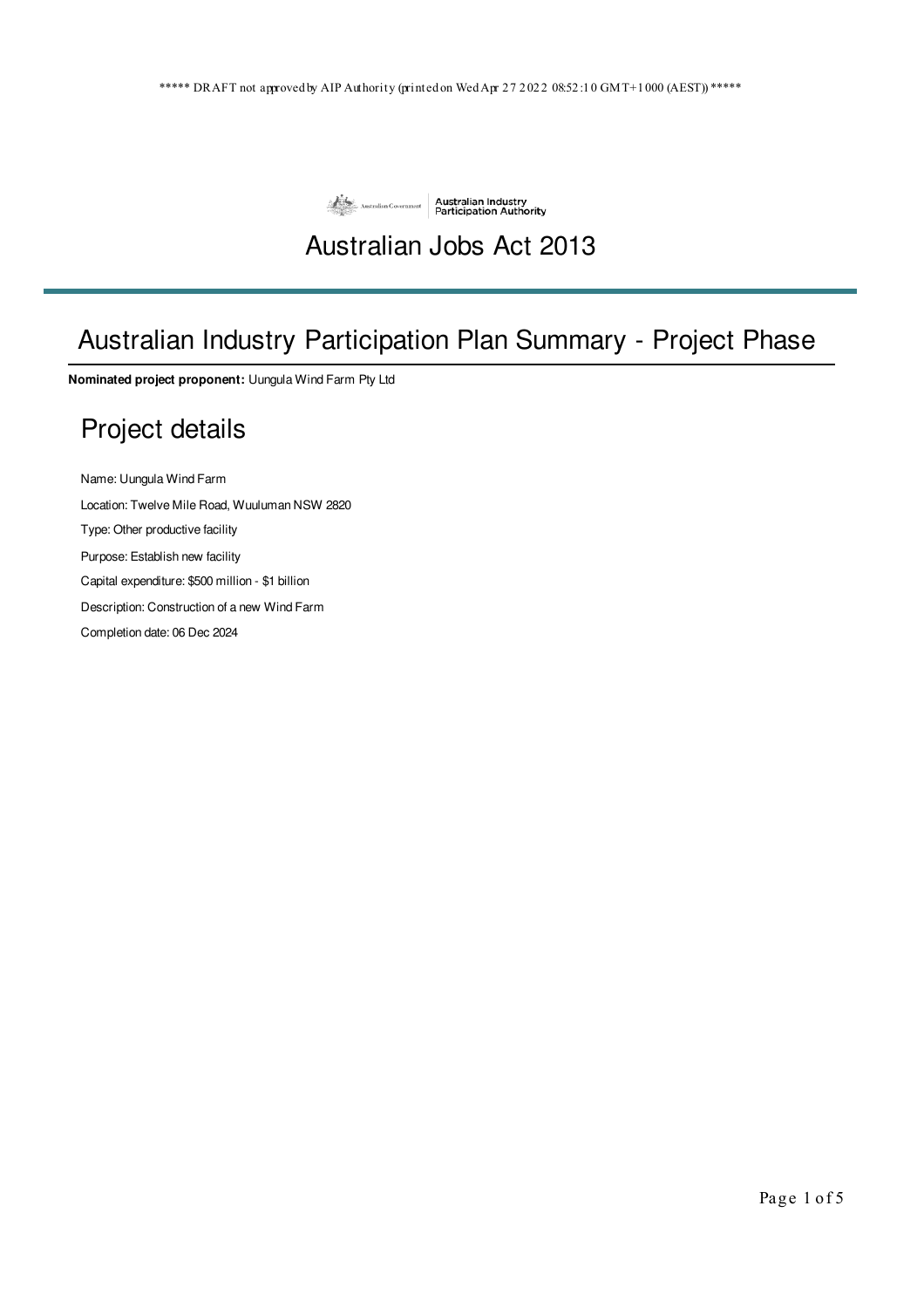# Key goods and services

Indicative list of key goods and services to be acquired for the project:

| Key goods and services                                    | <b>Opportunities for</b><br>Australian entities <sup>*</sup> | <b>Opportunities for</b><br>non-Australian<br>entities | <b>Explanation for no opportunities for</b><br><b>Australian entities</b> |
|-----------------------------------------------------------|--------------------------------------------------------------|--------------------------------------------------------|---------------------------------------------------------------------------|
| Goods: Concrete Supply                                    | Yes                                                          | <b>No</b>                                              |                                                                           |
| Goods: Reinforcement steel supply                         | Yes                                                          | <b>No</b>                                              |                                                                           |
| Services: Labour                                          | Yes                                                          | <b>No</b>                                              |                                                                           |
| Goods: Quarry materials                                   | Yes                                                          | <b>No</b>                                              |                                                                           |
| Goods: Fuel                                               | Yes                                                          | <b>No</b>                                              |                                                                           |
| Services: Engineering Consultants                         | Yes                                                          | Yes                                                    |                                                                           |
| Services: Geotechnical Consultants                        | Yes                                                          | <b>No</b>                                              |                                                                           |
| Services: Survey Consultants                              | Yes                                                          | <b>No</b>                                              |                                                                           |
| Services: Drill and Blast Contractor                      | Yes                                                          | <b>No</b>                                              |                                                                           |
| Goods: 33kV Cable Supply                                  | Yes                                                          | Yes                                                    |                                                                           |
| Goods: Fibre Optic Cable Supply                           | Yes                                                          | Yes                                                    |                                                                           |
| Services: Cable Trenching                                 | Yes                                                          | <b>No</b>                                              |                                                                           |
| Goods: Wind Turbine Nacelles, Hubs<br>and Blades          | No                                                           | Yes                                                    | Specialist item manufactured overseas                                     |
| Goods: Wind Turbine Tower Section<br>Supply               | Yes                                                          | Yes                                                    |                                                                           |
| Goods: Wind Turbine Hold Down<br><b>Bolts</b>             | Yes                                                          | Yes                                                    |                                                                           |
| Goods: Medium Voltage (MV)<br><b>Electrical Equipment</b> | Yes                                                          | Yes                                                    |                                                                           |
| Services - Site Compound and<br>Associated Buildings      | Yes                                                          | No                                                     |                                                                           |
| Service: Foundation Installation                          | Yes                                                          | <b>No</b>                                              |                                                                           |
| Services: Electrical Installation                         | Yes                                                          | No                                                     |                                                                           |
| Services: MV transmission Line                            | Yes                                                          | <b>No</b>                                              |                                                                           |
| Construction                                              |                                                              |                                                        |                                                                           |
| Service: Cranage / Wind Turbine<br>Erection               | Yes                                                          | Yes                                                    |                                                                           |
| Services: Transport / Logistic - Inland                   | Yes                                                          | <b>No</b>                                              |                                                                           |
| Services: Transport - Marine                              | <b>No</b>                                                    | Yes                                                    | Specialist shipping companies based<br>overseas                           |
| Services: Metrological Masts                              | Yes                                                          | <b>No</b>                                              |                                                                           |

 $\check{}$ An Australian entity is an entity with an ABN or ACN

Project standards:

Australian

WTG's are designed as a global product and use the International Electrotechnical Commission (IEC) Standards. WTG's are will be modified to comply with mandatory Standards such as AS3000 and AS1657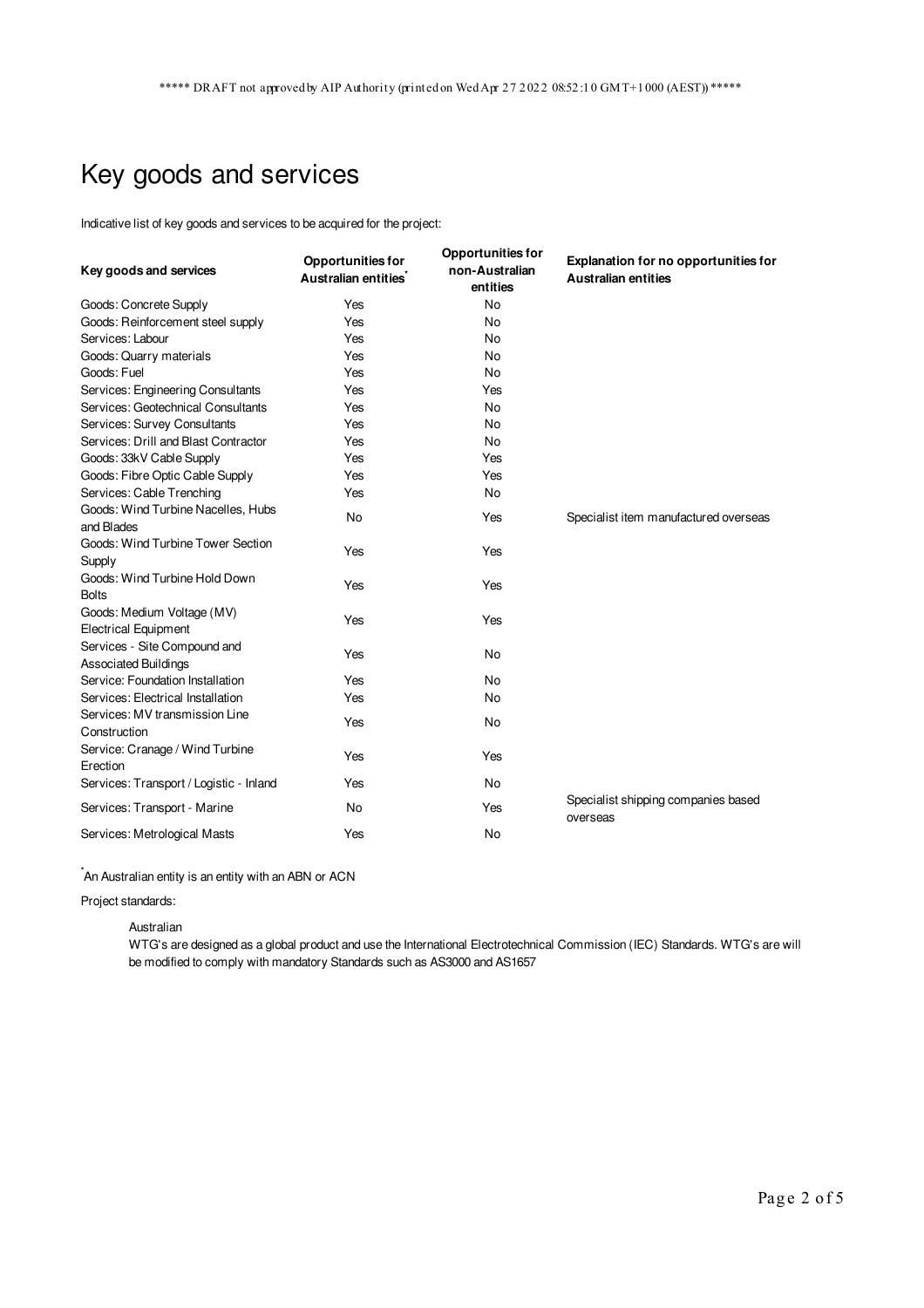### Supplier information and communication

Project proponent's contact person for supplier enquiries:

**Contact person name** Peter Logan **Contact person position** Operations Director - NACAP **Phone number** 0448877338 **E-mail** p.logan@nacap.com.au

Project proponent website: https://cwprenewables.com/our-projects/uungula-wind-farm

Project opportunities website: 'The three proponents of the Joint Venture will have links from the below once set up. 'https://cwprenewables.com/our-projects/uungula-wind-farm 'Register Interest' section

Supplier engagement and communication actions :

Promote project opportunities through industry associations Engage with vendor identification agencies on project opportunities and bid processes Conduct supplier information briefings on project opportunities and bid processes Develop and distribute a supplier information guide for the project

### Building Australian industry capability

Supplier capability development actions:

Recommend suppliers undertake training and/or accreditation Provide market intelligence to suppliers

Global supply chain integration actions:

Introduce suppliers to global supply chain partners

Feedback process for unsuccessful bidders:

GE will, where practical, conduct review meetings with suppliers and subcontractors to discuss the tender performance. Supplier strengths will be identified and encouraged. Supplier weaknesses will also be identified and, where appropriate, remedial action will be recommended to improve standards. Feedback will be provided to potential suppliers and subcontractors which are unsuccessful in their responses to tender packages to encourage improved performance in future tenders. CPP and Nacap will provide feedback via email or phone Feedback will be provided to potential suppliers and subcontractors which are unsuccessful in their responses to tender packages to encourage improved performance in future tenders.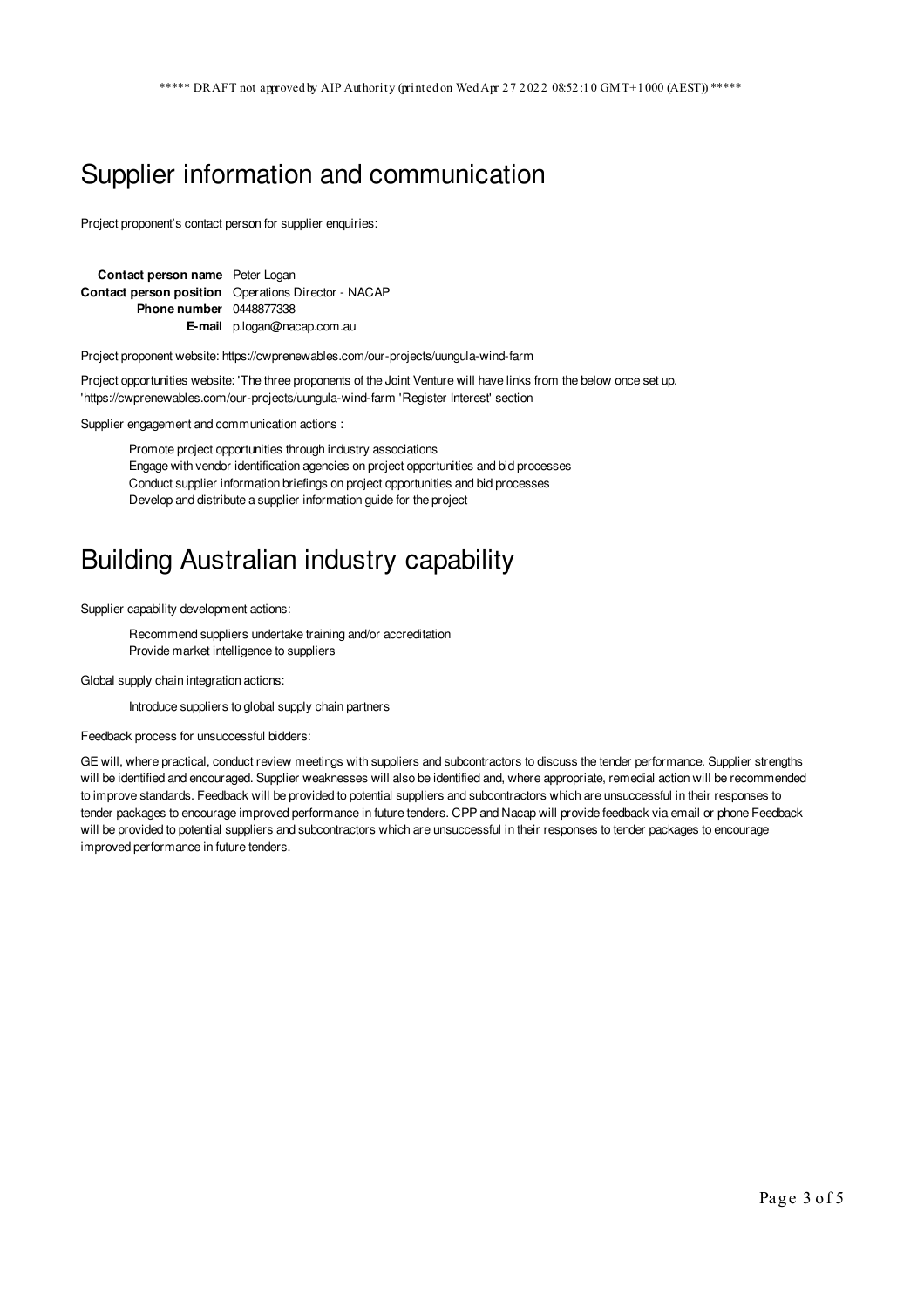### Australian Industry Participation Plan Summary - Operations Phase

**Nominated facility operator:** Uungula Wind Farm Pty Ltd

#### **Other facility operator(s):**

GE Renewable Energy Australia Pty Ltd

## Facility details

Name: Uungula Wind Farm

Location: Twelve Mile Road, Wuuluman NSW 2820

Type: Other productive facility

# Key goods and services

Indicative list of key goods and services to be acquired for the new facility:

| Key goods and services                                       | <b>Opportunities for</b><br>Australian entities <sup>®</sup> | <b>Opportunities for</b><br>non-Australian<br>entities | Explanation for no opportunities for<br><b>Australian entities</b> |
|--------------------------------------------------------------|--------------------------------------------------------------|--------------------------------------------------------|--------------------------------------------------------------------|
| Goods: Replacement Mechanical and<br><b>Electrical Parts</b> | Yes                                                          | Yes                                                    |                                                                    |
| Services: Engineering Consultants                            | Yes                                                          | No                                                     |                                                                    |
| Services: Cranage                                            | Yes                                                          | No                                                     |                                                                    |
| Services: Electrical and Mechanical<br>Technicians           | Yes                                                          | No                                                     |                                                                    |
| Services: Transport / Logistic services<br>- Inland          | Yes                                                          | No                                                     |                                                                    |
| Services: Transport - Marine                                 | No                                                           | Yes                                                    | Specialist shipping based overseas                                 |
|                                                              |                                                              |                                                        |                                                                    |

\*An Australian entity is an entity with an ABN or ACN

#### Facility standards:

Australian

WTG's are designed as a global product and use the International Electrotechnical Commission (IEC) Standards. WTG's are will be modified to comply with mandatory Standards such as AS3000 and AS1657